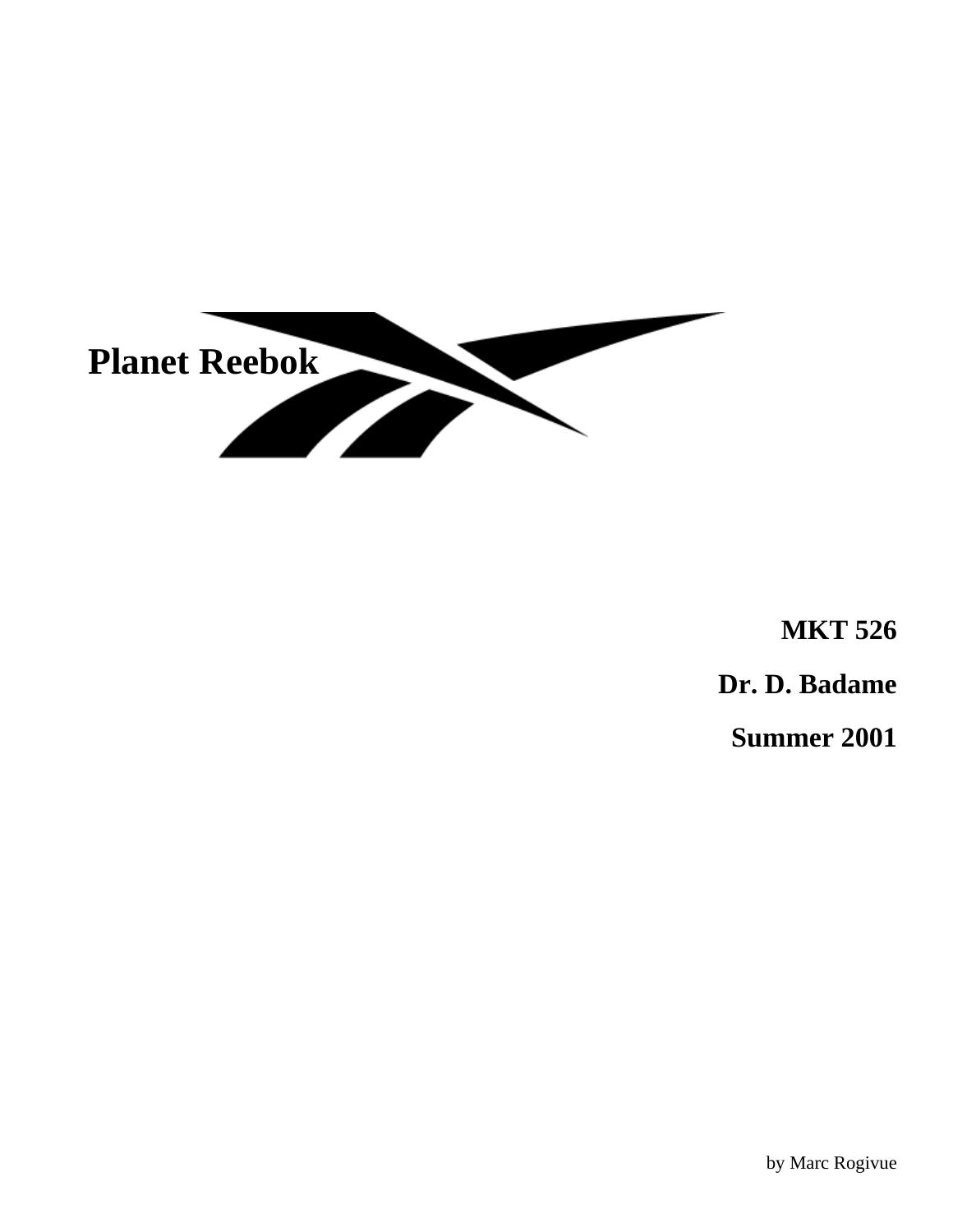#### 1. Overall Problem

In March 1993, Reebok is on the brink of the European launch of its first global advertising campaign, the *Planet Reebok* umbrella campaign. The key objective of this campaign is to reposition Reebok's different images in the different countries to one unified global identity as well as to create a common brand image across all product categories.

Although successful in the US, focus group and other research show that the Planet Reebok-message is not fully understood by European customers. Also, since the global image sometimes largely differs from the local images built over the years in the European countries, the umbrella campaign bears some potential risk to confuse loyal customers and draw them away to competition with clearer positioning.

#### 2. Situation Analysis

#### 2.1 Industry/Market

#### 2.1.1 Industry/Market size

|            | Wholesale Value US\$ | Units |
|------------|----------------------|-------|
| Global     | 13.7B                | 612M  |
| <b>USA</b> | 6.5B                 | 391M  |
| Europe     | 4.3B                 | 124M  |

#### 2.1.2 Trends

- New usage of sport-shoes: Outdoor, Leisure, Hiking etc. The growth in this segment is faster than in athletic segment
- Overall market growth however is sluggish
- New market opportunities in Eastern/Central Europe
- Competition increases by increasing advertising spending
- Acceptance of athletic footwear as street and casual wear
- Golfing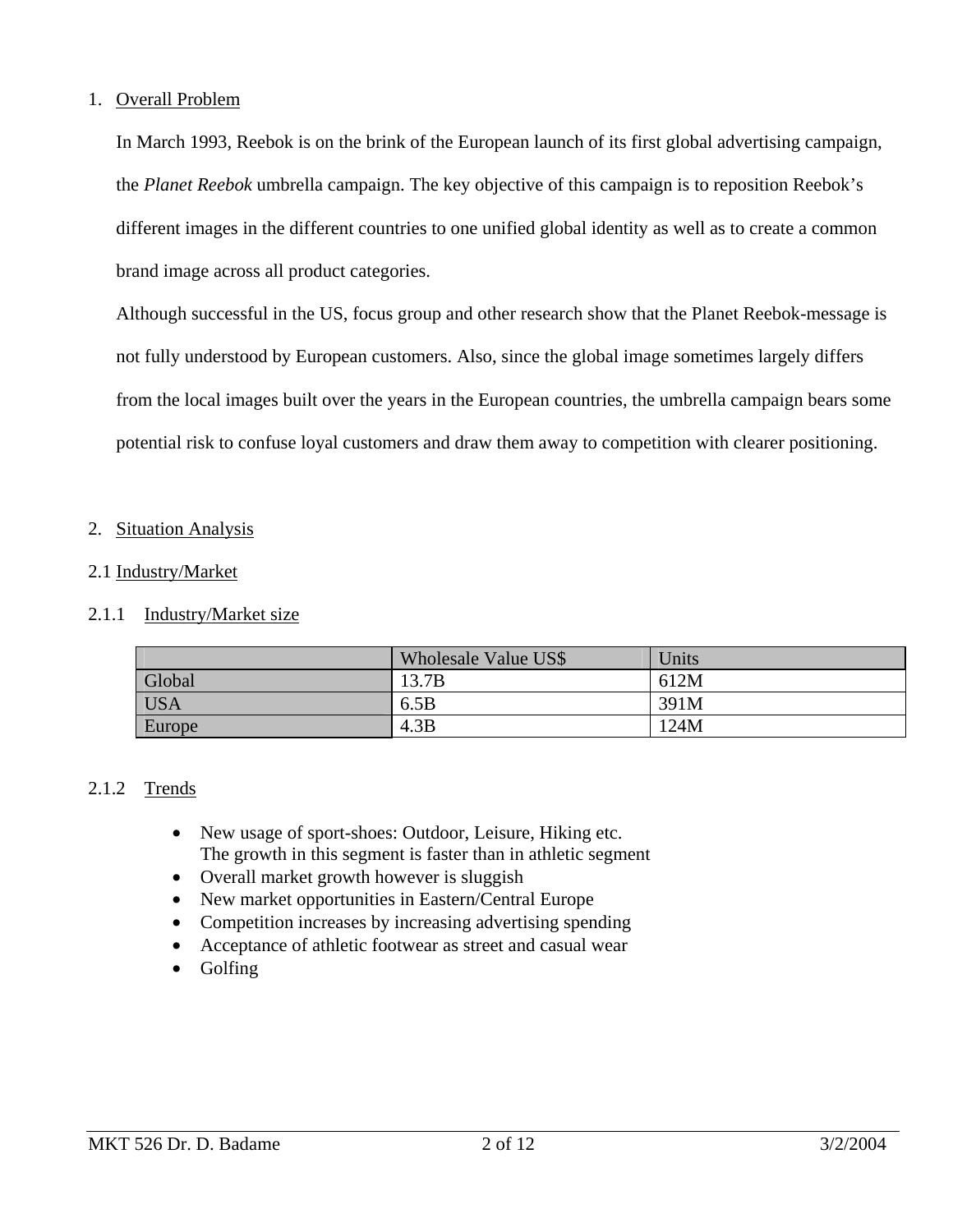### 2.1.3 Technological changes

New Materials: Hexalite, Graphlite etc.

New Technologies: Reebok's Pump/Nike's Air, ERS, Adidas Torsion, Puma Disc etc.

#### 2.2 Competitive Analysis

#### 2.2.1 Major players in the marketplace

Reebok, Nike, Adidas, Puma

#### 2.2.2 Market shares

|        | <b>USA</b>   |              | <b>Europe</b> |              | <b>Global</b> |              |
|--------|--------------|--------------|---------------|--------------|---------------|--------------|
|        | <b>Units</b> | <b>Value</b> | <b>Units</b>  | <b>Value</b> | <b>Units</b>  | <b>Value</b> |
| Reebok | 20%          | 24%          | 19%           | 15%          | 19%           |              |
| Nike   | 20%          | 28%          | 19%           |              |               |              |
| Adidas | 3%           |              | 25%           |              |               |              |
| Others | 57%          |              | 37%           |              |               |              |

Europe is Reebok's largest regional market outside North America, representing 65% of 1992 sales.

#### 2.3 Customer Analysis

#### 2.3.1 Customer needs and perceptions

*Reebok's* brand-perception is very divergent across different countries. In Europe, Reebok is still

perceived as a European/British brand with a feminine, fashion-oriented, rather passive/safe,

subtle/plain/elegant, stylish/classic image.

*Nike's* European brand perception on the other hand is American, masculine,

competitive/aggressive, complicated/bulky and technological.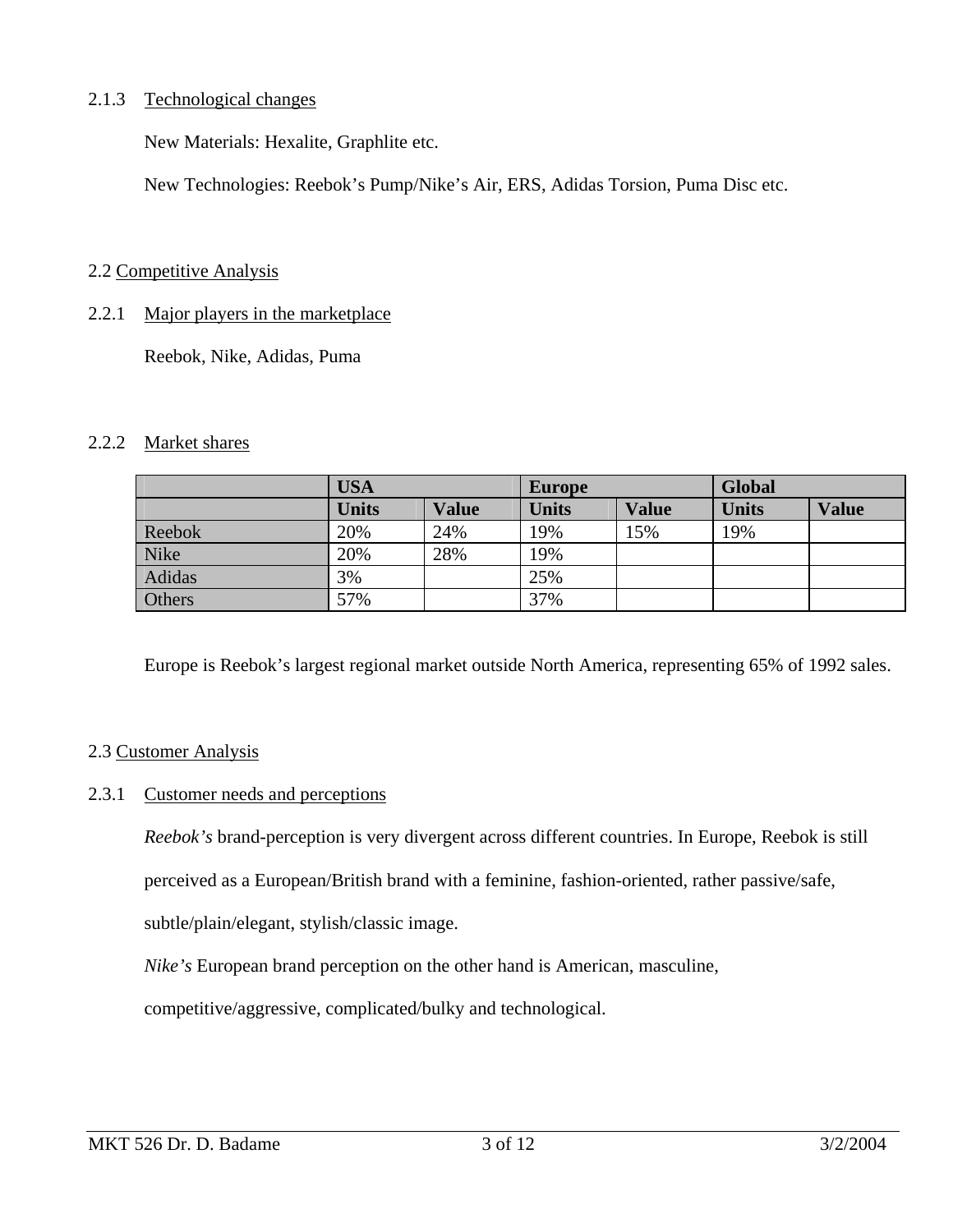### 2.3.2 Segments



#### 2.3.3 Trends

New trends in lifestyle:

- Active
- Environment-friendly
- Individual
- Free to express
- Self-respect
- Confident
- Open
- Cross-cultural
- Smart
- Connected
- Positive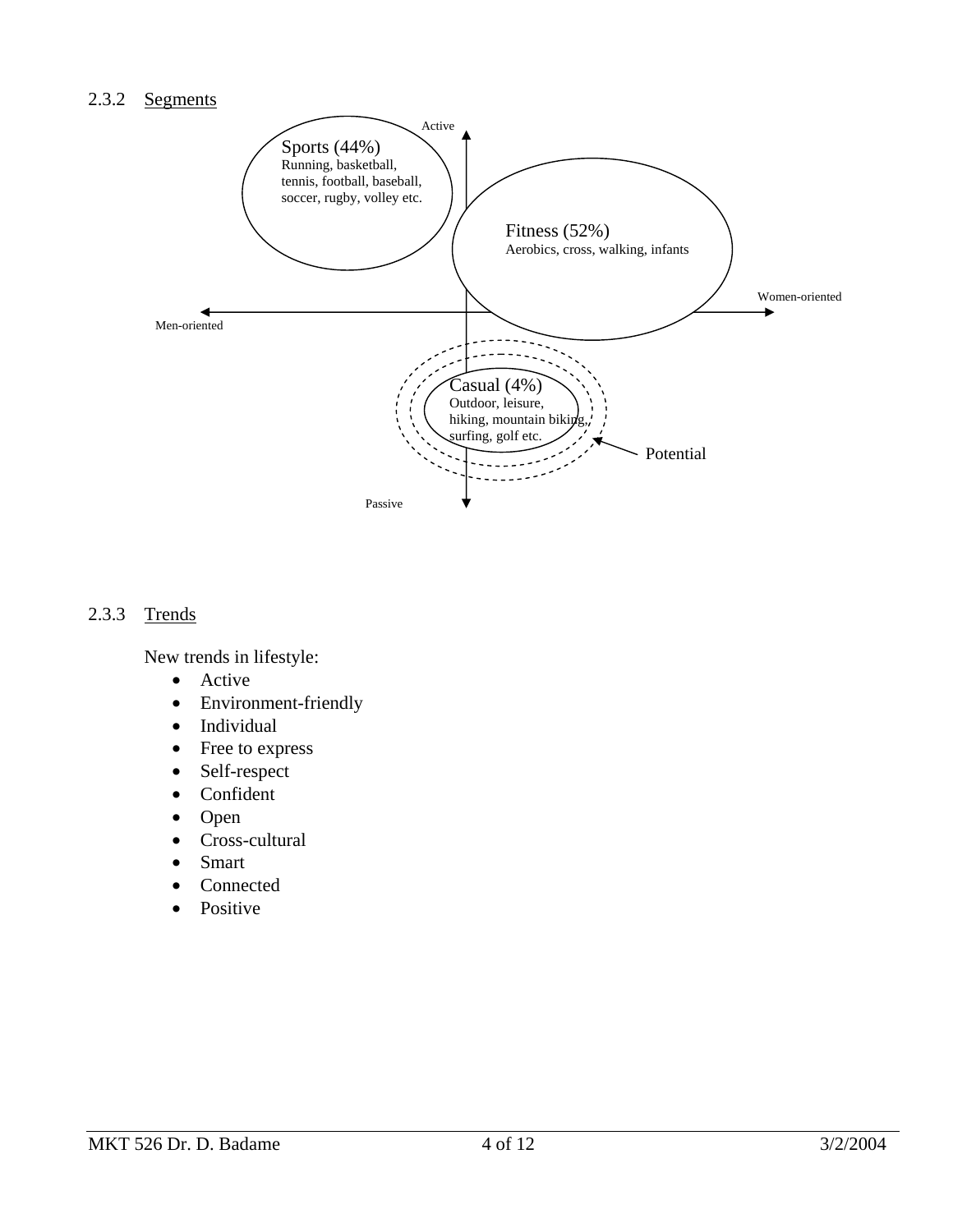#### 2.4 Marketing Mix Situation

#### 2.4.1 Customer satisfaction

I think current customer satisfaction, especially in Europe, was built by successfully establishing Reebok as a European/British brand. Although Reebok is in fact an American brand, the European headquarter succeeded in keeping the European perception based on Reebok's British heritage and through the use of the Union Jack-logo. By this, Reebok was the only viable European alternative to German-based Adidas. For many customers, Nike has a too performance-oriented, masculine image, which does not conform to many Europeans casual, life-quality-oriented and often anti-American life-style.

#### 2.4.2 Product line



44% Sports (running, basketball, tennis, football, baseball, soccer, volley etc.)

#### 2.4.3 Pricing

| Reebok | <b>Nike</b> |  |
|--------|-------------|--|

Reebok's average wholesale prices are slightly below Nike's.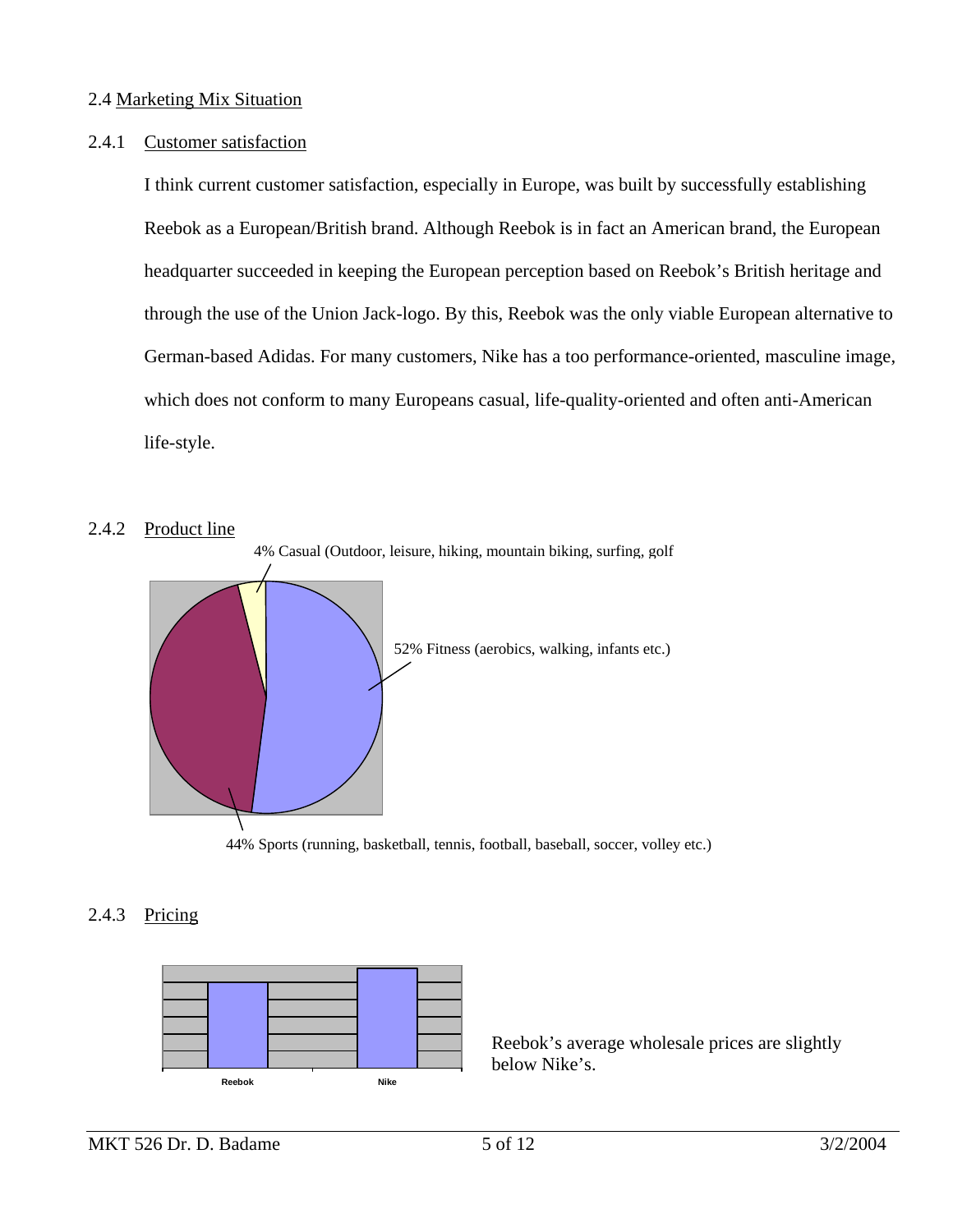#### 2.4.4 Distribution

Reebok is marketed in 140 countries. Reebok's headquarters for international operations outside of US is located in London. Other regional offices are located in Hong Kong for Asia/Pacific and Chile for Latin America. Besides that, there are 8 more subsidiaries in Europe, 11 joint ventures and 24 independent distributors. These partners often also handled sales in smaller neighboring countries. The control over the international partners was quite loose in the past, especially in how they locally implemented and adapted the advertising campaigns.

### 2.4.5 IMC

Between 1988 and 1992, the advertising campaign changed nine times, thus creating confusion about what the brand stands for: 1988: "Let U.B.U.", 1989: "Physics Behind the Physiques", 1990: "It's Time To Play", 1991: "Pump Up and Air Out", 1991: "Life Is Short, Play Hard", 1992: "I Believe", "Break The Rules, Get The Feeling!", "The Edge"

| <b>IMC-category</b> | Reebok                                                                                                                                                                                                                                              | Nike                                                                                                                                     | Adidas    | Puma        |
|---------------------|-----------------------------------------------------------------------------------------------------------------------------------------------------------------------------------------------------------------------------------------------------|------------------------------------------------------------------------------------------------------------------------------------------|-----------|-------------|
| Technology          | The Pump                                                                                                                                                                                                                                            | Air                                                                                                                                      |           | <b>Disc</b> |
| Material            | Graphlite                                                                                                                                                                                                                                           |                                                                                                                                          | Torsion   |             |
| Corporate Identity  | New Logo                                                                                                                                                                                                                                            | Swoosh                                                                                                                                   | 3 Stripes |             |
| Sponsoring          | Shaquille O'Neal                                                                                                                                                                                                                                    | Michael Jordan                                                                                                                           |           |             |
| Advertising         | 1988: "Let U.B.U."<br>1989: "Physics Behind the Physiques"<br>1990: "It's Time To Play"<br>1991: "Pump Up and Air Out"<br>1991: "Life Is Short, Play Hard"<br>1992: "I Believe"<br>1992: "Break The Rules, Get The<br>Feeling!"<br>1992: "The Edge" | "Just Do It"<br>"Just Do It"<br>"Just Do It"<br>"Air/Hare Jordan"<br>"Just Do It"<br>1992 women-campaign<br>"Just Do It"<br>"Just Do It" |           |             |
| Image/Perception    | Perception is British, but new logo and<br>Planet Reebok moves it towards<br>American                                                                                                                                                               | American                                                                                                                                 | German    | German      |

Additionally, the brand often follows a me-too strategy parallel to Nike and other brands: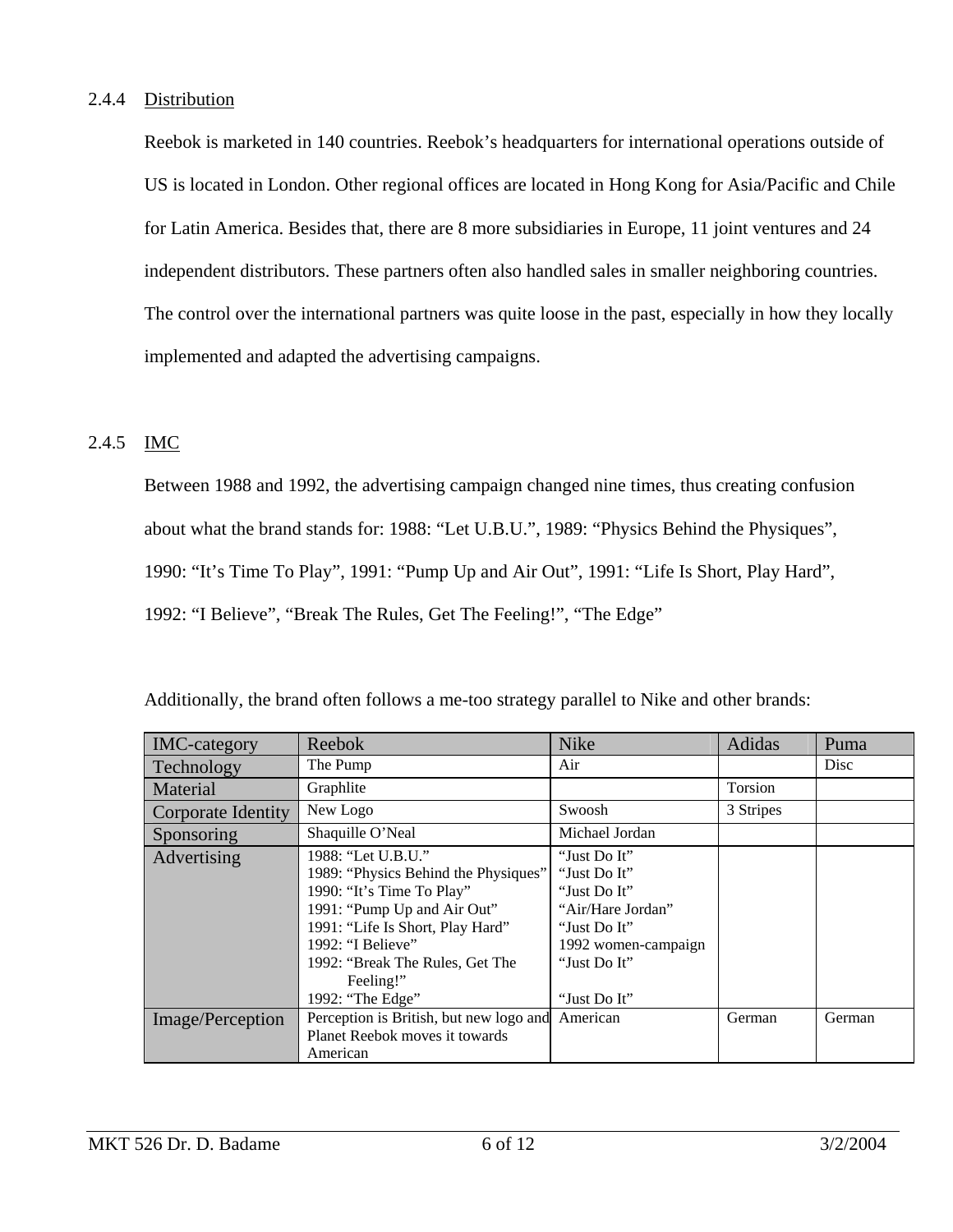## 2.4.6 Positioning

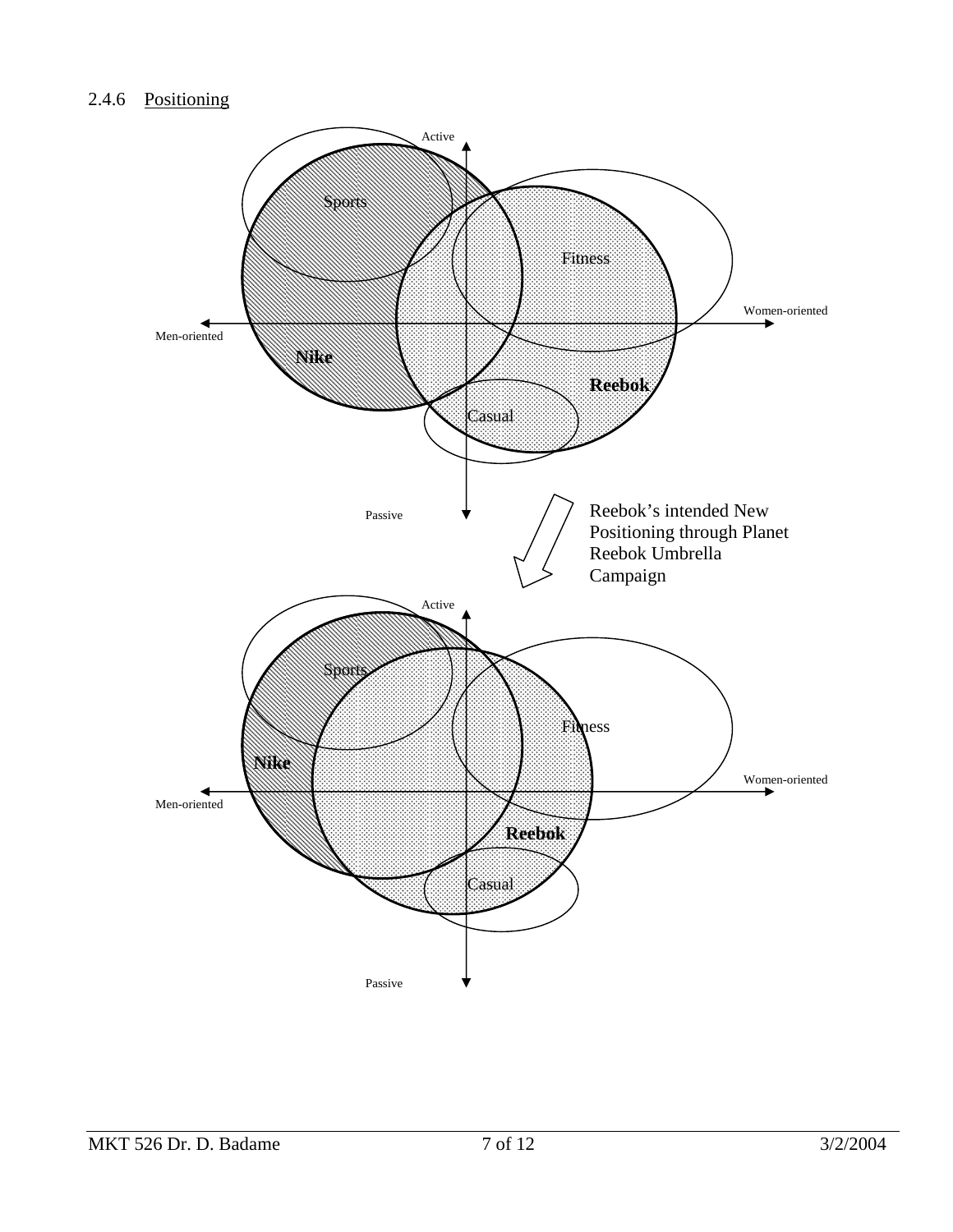# 2.5 SWOT Analysis

| <b>Strengths</b>                                                                                                                                                                                                                                                                                                                                                                 | <b>Weaknesses</b>                                                                                                                                                                                                                                                                                                                                                                                                                                                                                                   |
|----------------------------------------------------------------------------------------------------------------------------------------------------------------------------------------------------------------------------------------------------------------------------------------------------------------------------------------------------------------------------------|---------------------------------------------------------------------------------------------------------------------------------------------------------------------------------------------------------------------------------------------------------------------------------------------------------------------------------------------------------------------------------------------------------------------------------------------------------------------------------------------------------------------|
| • Long history<br>• First aerobic/dance shoe specifically targeted at<br>women<br>• Best-selling athletic shoe of all time<br>• Established as a fitness brand<br>• Leading brand in the tennis footwear<br>• Fashion orientation<br>· Market leading position in USA, UK, Canada,<br>Australia, Denmark, Sweden, HK, Singapore etc.<br>• Slightly lower average price than Nike | • Weak global identity<br>• Different brand image in different product<br>categories<br>• Narrow brand-image<br>• "Follower"<br>• Weak control over distributors and subsidiaries<br>• Too often changes in advertising concepts<br>• Struggles to find balance between performance<br>and lifestyle orientation<br>• Product categories are independent business<br>units<br>• No international A&P guidelines<br>• No message consistency<br>• US advertising concepts are not applicable for<br>European markets |
| <b>Opportunities</b>                                                                                                                                                                                                                                                                                                                                                             | <b>Threats</b>                                                                                                                                                                                                                                                                                                                                                                                                                                                                                                      |
|                                                                                                                                                                                                                                                                                                                                                                                  |                                                                                                                                                                                                                                                                                                                                                                                                                                                                                                                     |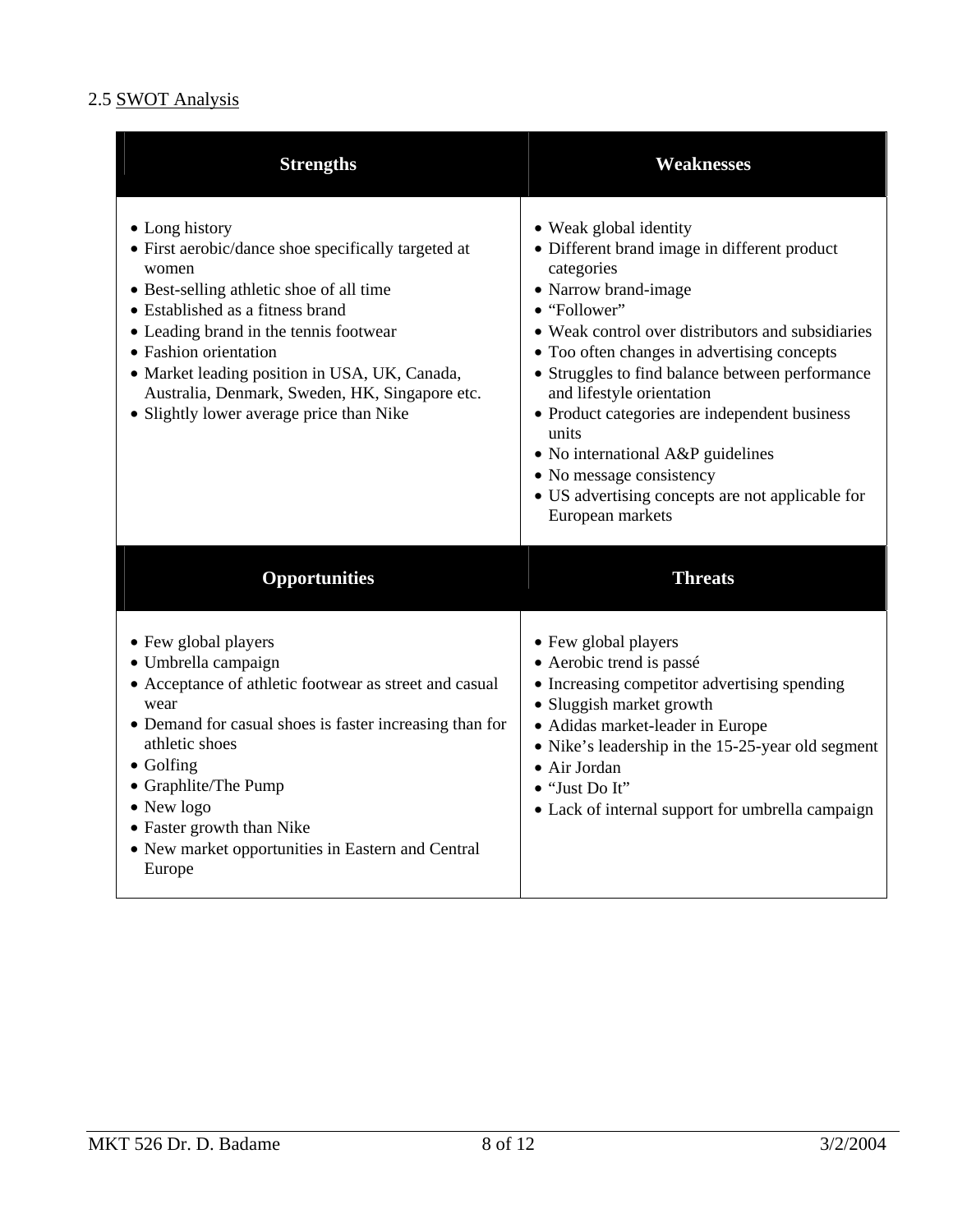#### 3. Does Reebok need an umbrella campaign? Why?

Yes. An umbrella campaign is necessary in order to create a global identity and to unify the different brand images across the different product categories. A greater message consistency around the world would help to develop a unified brand image and improve the cost effectiveness of Reebok advertising. This is especially true in a world that tends to get smaller and smaller through Internet, increased travel, tourism etc.

Not the *umbrella campaign* is questionable, but the definition of *global identity*!

### 3.1 Is the Planet Reebok concept appropriate?

For the US market, the campaign might be appropriate (although I question whether a brand can be successfully positioned as "pure athletics" and "humanity" at the same time, see below). For European markets, however, I feel the campaign needs more local adaptation, since the brand has a much higher customer-loyalty as a European/British brand with a feminine, fashion-oriented, plain, elegant and stylish image. The campaign should built on these brand-assets rather than trying to reposition Reebok's image towards a position which is already occupied by Nike.

## 4. Will Planet Reebok be successful in Europe?

The umbrella campaign as it is bears some potential risk to confuse loyal European customers and draw them away to competition, which occupies a clearer positioning.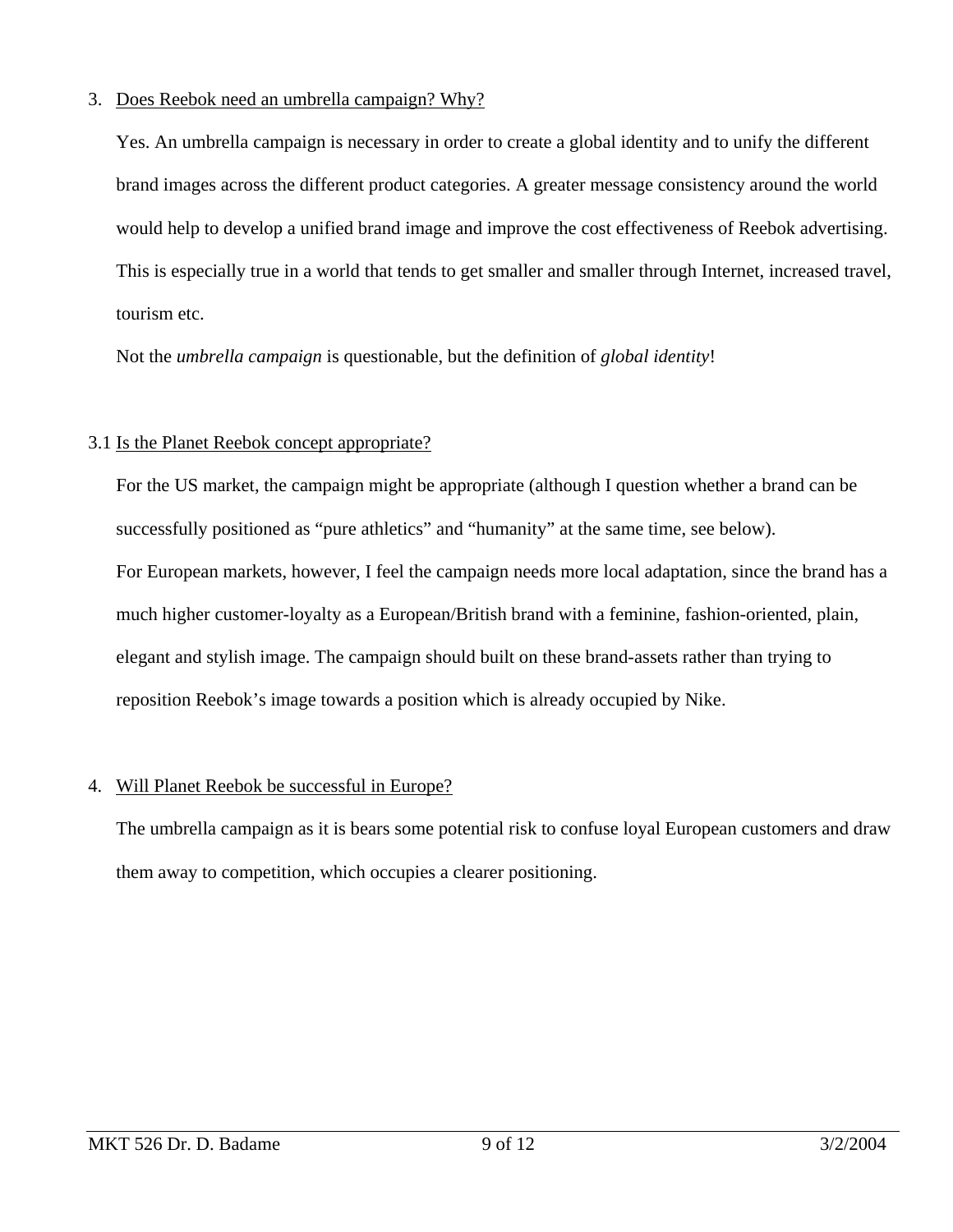## 5. IMC Positioning objective



The IMC should build on Reebok's existing brand-assets to expand its established position of diversification rather than trying to reposition into a field that is largely occupied by Nike!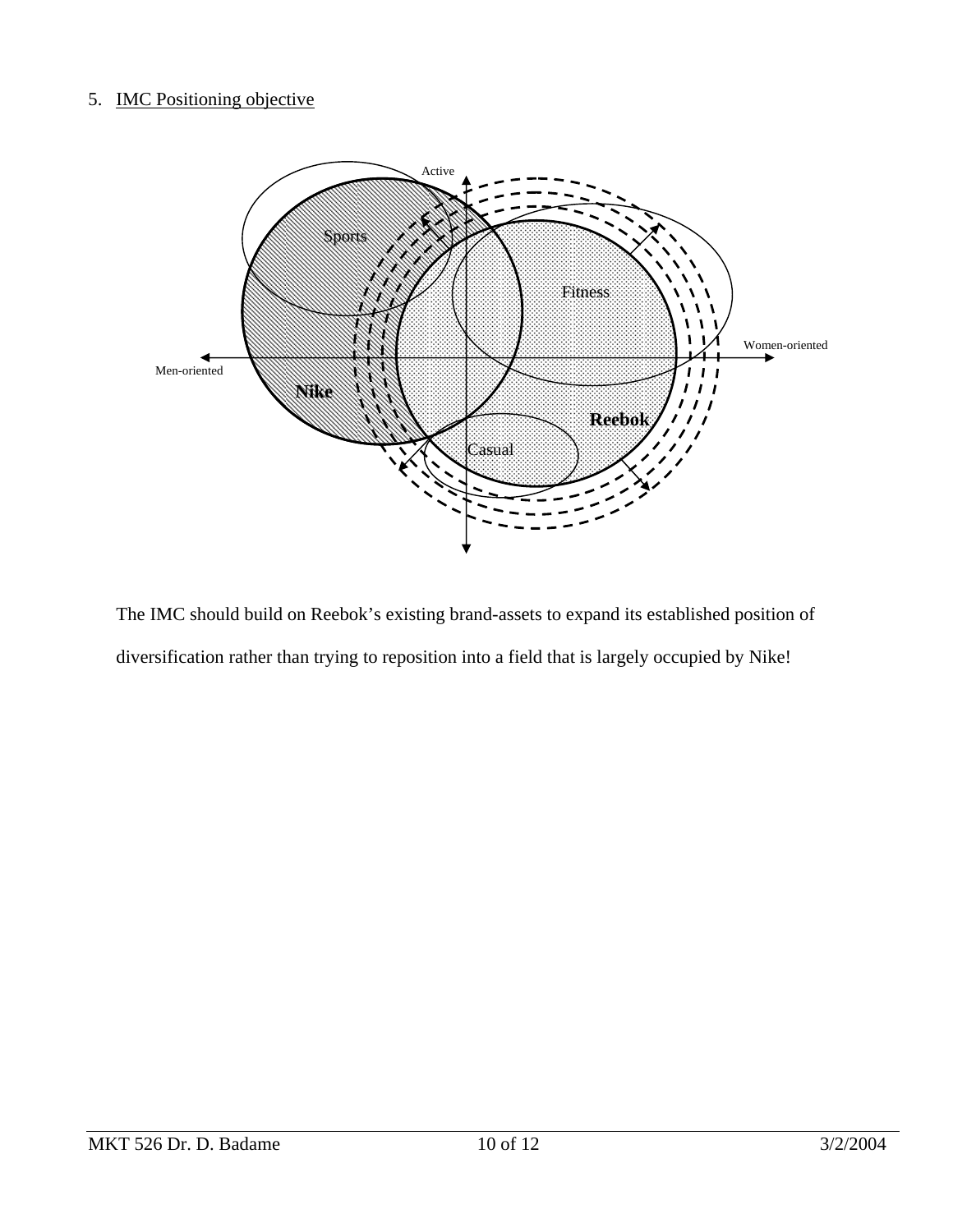#### 6. Copy platform

#### 6.1 Problem

The existing campaign-proposal is too performance-oriented and appeals too much to men. It is also too "Nike-like" and therefore positions Reebok too much as a "Nike-follower" and "me-too" brand. I feel one of the key-problems is that Reebok's new advertising strategy wants to position Reebok in the same field where Nike is also strong and established (see 2.4.6) and, at the same time, tries to keep Reebok distinctively different from Nike. I don't think that both targets are possible to do at the same time and the management has to decide, which one of the two aims they want to pursue. A second key-problem is, that Reebok tries to achieve too much at the same time: for example, they want to become a "pure athletics brand with a tone of humanity", which in my opinion is impossible.

To correctly position the brand, you either have to go into "pure athletics" (where Nike already is) or "humanity". Also, the statement "sports are won with skill and not attitude" shows, that the Reebok management doesn't fully understand the essence of high performance sports, which definitely needs both skill AND attitude to win.

Further problems are the lack of internal support for the umbrella campaign, since they resent losing control over their local campaigns and since it siphons off funds from category-specific advertising.

#### 6.2 Objective

Build differentiation through:

- History and heritage
- Reebok's existing strength in the women/fashion & fitness-oriented athletic shoe-market.
- Keep and strengthen the British-European image
- Lead, not follow the market!
- Think global, but act local!